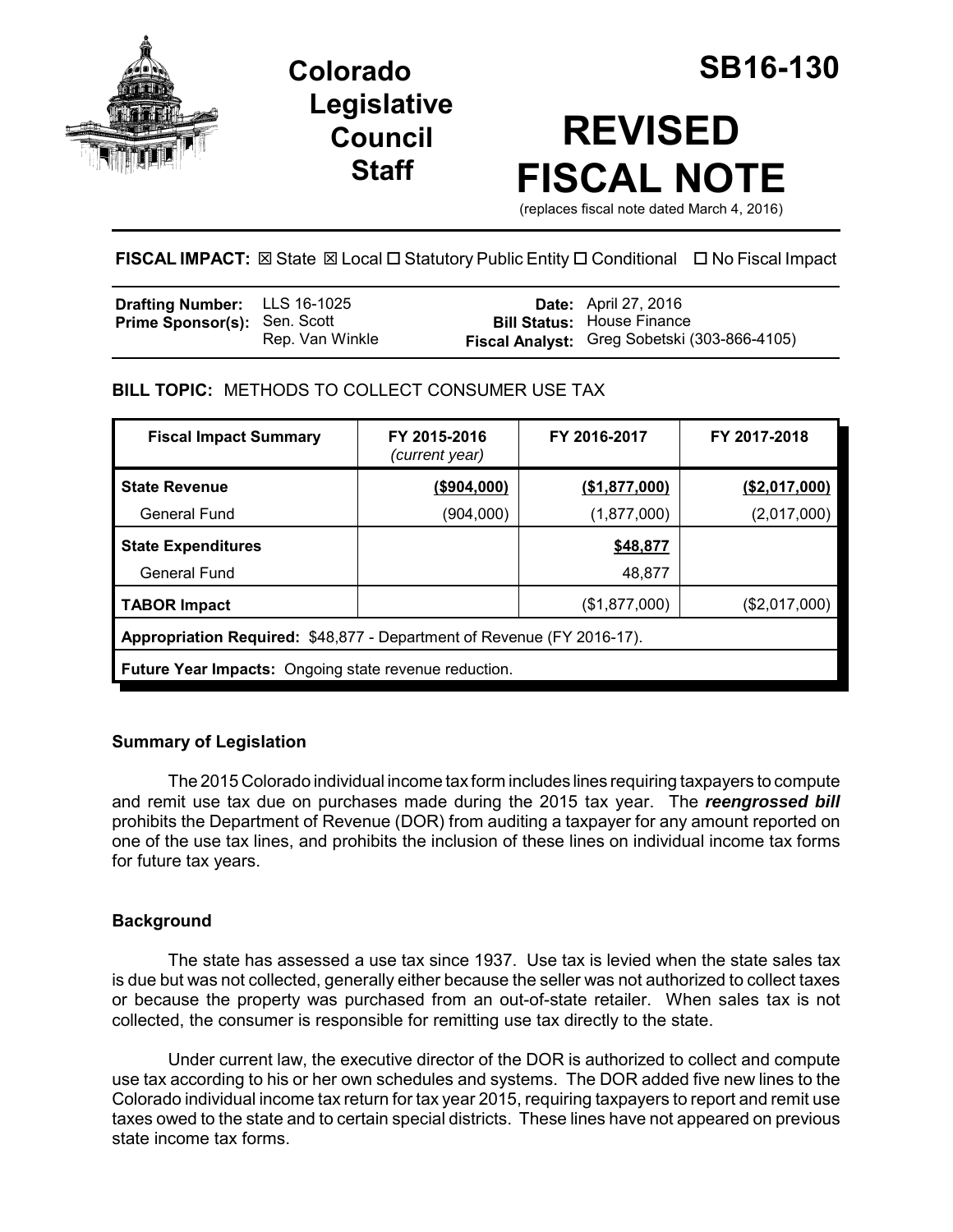April 27, 2016

# **State Revenue**

The bill reduces state General Fund revenue by \$904,000 in the current FY 2015-16, \$1,877,000 in FY 2016-17, \$2,017,000 in FY 2017-18, and similar amounts in subsequent years. The estimate for FY 2015-16 represents a half-year impact.

*Assumptions.* The bill is assumed to reduce General Fund use tax revenue beginning in tax year 2016. Through March 2, 2016, the DOR had received and processed 824,115 individual income tax returns for tax year 2015, assumed to represent approximately 30.8 percent of the total population of returns. Use taxes were remitted on 2.4 percent of returns, with the average taxpayer reporting use tax remitting \$26.84. These figures are assumed to be representative of the total population of use taxpayers and use tax payments for tax year 2015. For 2016 and subsequent tax years, the revenue reduction is grown by the December 2015 LCS sales tax revenue forecast. It is assumed that the percentage of taxpayers reporting use tax collections on their state income tax forms will remain consistent with the 2015 rate in future years.

The bill is not expected to affect state use tax revenue for tax year 2015. The revenue reduction for the current FY 2015-16 represents a half-year impact for the revenue reduction expected for tax year 2016.

# **TABOR Impact**

This bill reduces state revenue from use taxes, which will reduce the amount of money required to be refunded under TABOR. TABOR refunds are paid out of the General Fund. A TABOR refund obligation is not expected for FY 2015-16. Since the bill reduces both revenue to the General Fund and the refund obligation by equal amounts, there is no net impact on the amount of money available in the General Fund for the budget. However, the bill will reduce money available for the General Fund budget in the future during years the state does not collect money above the TABOR limit.

## **State Expenditures**

This bill will increase state General Fund expenditures by \$48,877 in FY 2016-17 only. Expenditures are summarized in Table 1 and detailed below.

| Table 1. Expenditures Under SB16-130    |            |            |  |  |
|-----------------------------------------|------------|------------|--|--|
| <b>Cost Components</b>                  | FY 2016-17 | FY 2017-18 |  |  |
| <b>Computer Programming and Testing</b> | \$47,677   |            |  |  |
| Document Management                     | 1.200      |            |  |  |
| <b>TOTAL</b>                            | \$48,877   | \$0        |  |  |

*Department of Revenue.* This bill requires changes to the DOR's GenTax software system. Changes are programmed by a contractor at a rate of \$200 per hour. The changes in this bill, including removal of the use tax lines from the individual income tax form and associated data mapping, are expected to increase General Fund expenditures by \$40,000, representing 200 hours of programming. All GenTax programming changes are tested by department staff. Testing for